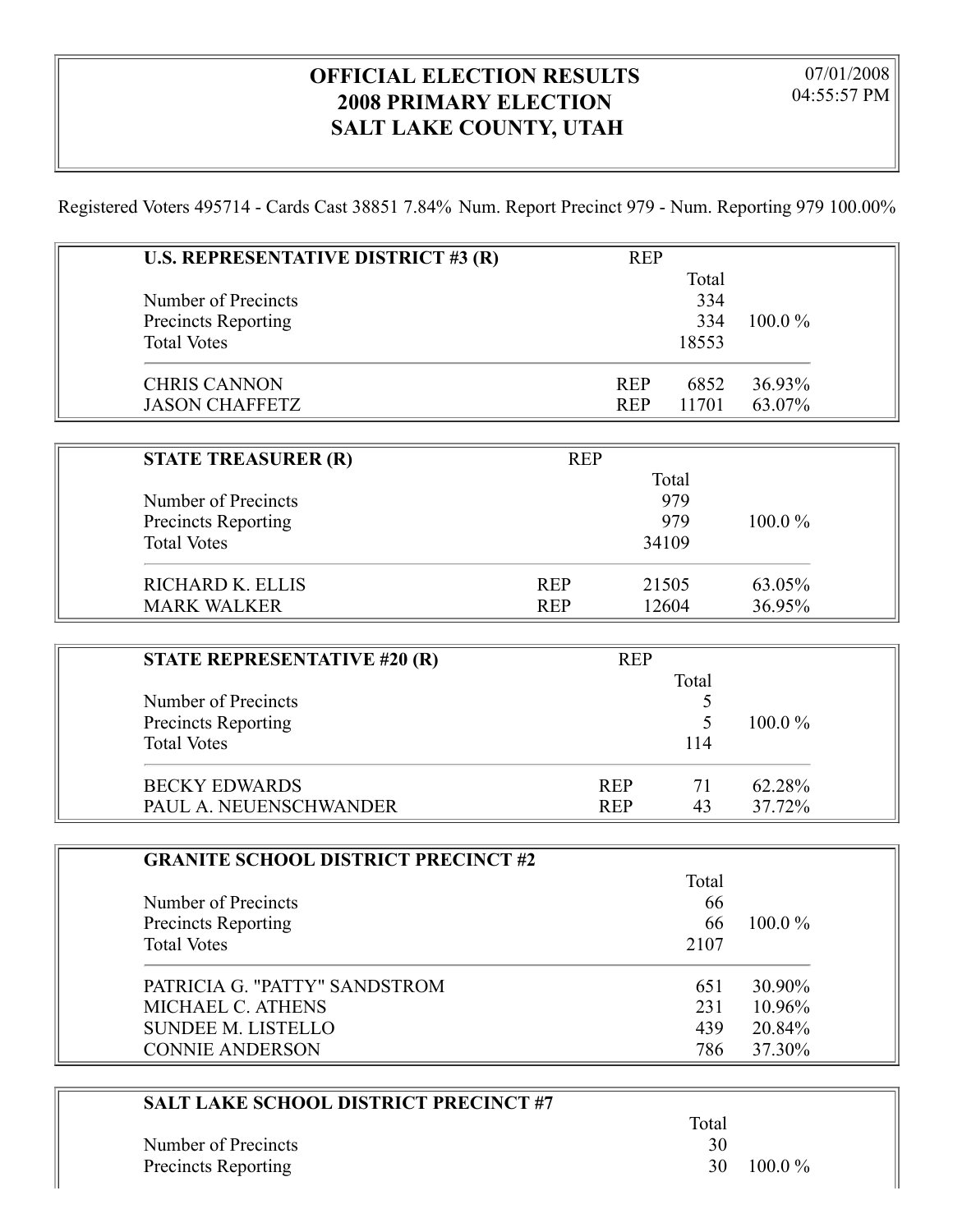| <b>Total Votes</b>                                | 1101                           |  |
|---------------------------------------------------|--------------------------------|--|
| <b>HILARY PEMBROKE</b><br>HEIDI RICHARDSON VALDEZ | 33.06%<br>364<br>20.25%<br>223 |  |
| <b>KRISTI SWETT</b>                               | 46.68%<br>514                  |  |

| <b>JORDAN SCHOOL DISTRICT WEST PRECINCT #1</b> |       |            |
|------------------------------------------------|-------|------------|
|                                                | Total |            |
| Number of Precincts                            | 28    |            |
| <b>Precincts Reporting</b>                     | 28    | $100.0\%$  |
| <b>Total Votes</b>                             | 1444  |            |
| CLYDE P. SMITH                                 | 182   | 12.60%     |
| <b>MICK SHANNON</b>                            |       | 395 27.35% |
| <b>ANGELA DAVIS</b>                            | 211   | 14.61%     |
| <b>CARMEN R. FREEMAN</b>                       | 656.  | 45.43%     |

| <b>JORDAN SCHOOL DISTRICT WEST PRECINCT #4</b> |       |           |
|------------------------------------------------|-------|-----------|
|                                                | Total |           |
| Number of Precincts                            | 20    |           |
| <b>Precincts Reporting</b>                     | 20    | $100.0\%$ |
| <b>Total Votes</b>                             | 1588  |           |
| <b>JAY R. GRAFT</b>                            | 71    | 4.47%     |
| <b>JAMIE D. GORDON</b>                         | 193   | 12.15%    |
| <b>JULIA R. DAWSON</b>                         | 172   | 10.83%    |
| <b>RICK BOJAK</b>                              | 632   | 39.80%    |
| <b>LINDA PLOUZEK</b>                           | 346   | 21.79%    |
| <b>GORDON BARTLOME</b>                         | 174   | 10.96%    |

| <b>JORDAN SCHOOL DISTRICT WEST PRECINCT #5</b> |       |            |
|------------------------------------------------|-------|------------|
|                                                | Total |            |
| Number of Precincts                            | 21    |            |
| Precincts Reporting                            | 21    | $100.0\%$  |
| <b>Total Votes</b>                             | 1392  |            |
| <b>RICHARD S. OSBORN</b>                       | 662   | 47.56%     |
| <b>STEVEN A. CHRISTENSEN</b>                   |       | 301 21.62% |
| <b>NELLIE H. CHRISTENSEN</b>                   | 212   | 15.23%     |
| <b>MICHAEL E WALTERS</b>                       |       | $15.59\%$  |

| <b>JORDAN SCHOOL DISTRICT WEST PRECINCT #6</b> |       |           |
|------------------------------------------------|-------|-----------|
|                                                | Total |           |
| Number of Precincts                            | 29    |           |
| <b>Precincts Reporting</b>                     | 29    | $100.0\%$ |
| <b>Total Votes</b>                             | 1456  |           |
| CARLA KULINSKY                                 | 100   | 6.87%     |
| <b>SUE DICKEY</b>                              | 531   | 36.47%    |
| ROBERT F. KAGGIE                               | 34    | 2.34%     |
| <b>KIT ERICKSON</b>                            | 75    | 5.15%     |
| <b>LEAH VOORHIES</b>                           | 587   | 40.32%    |